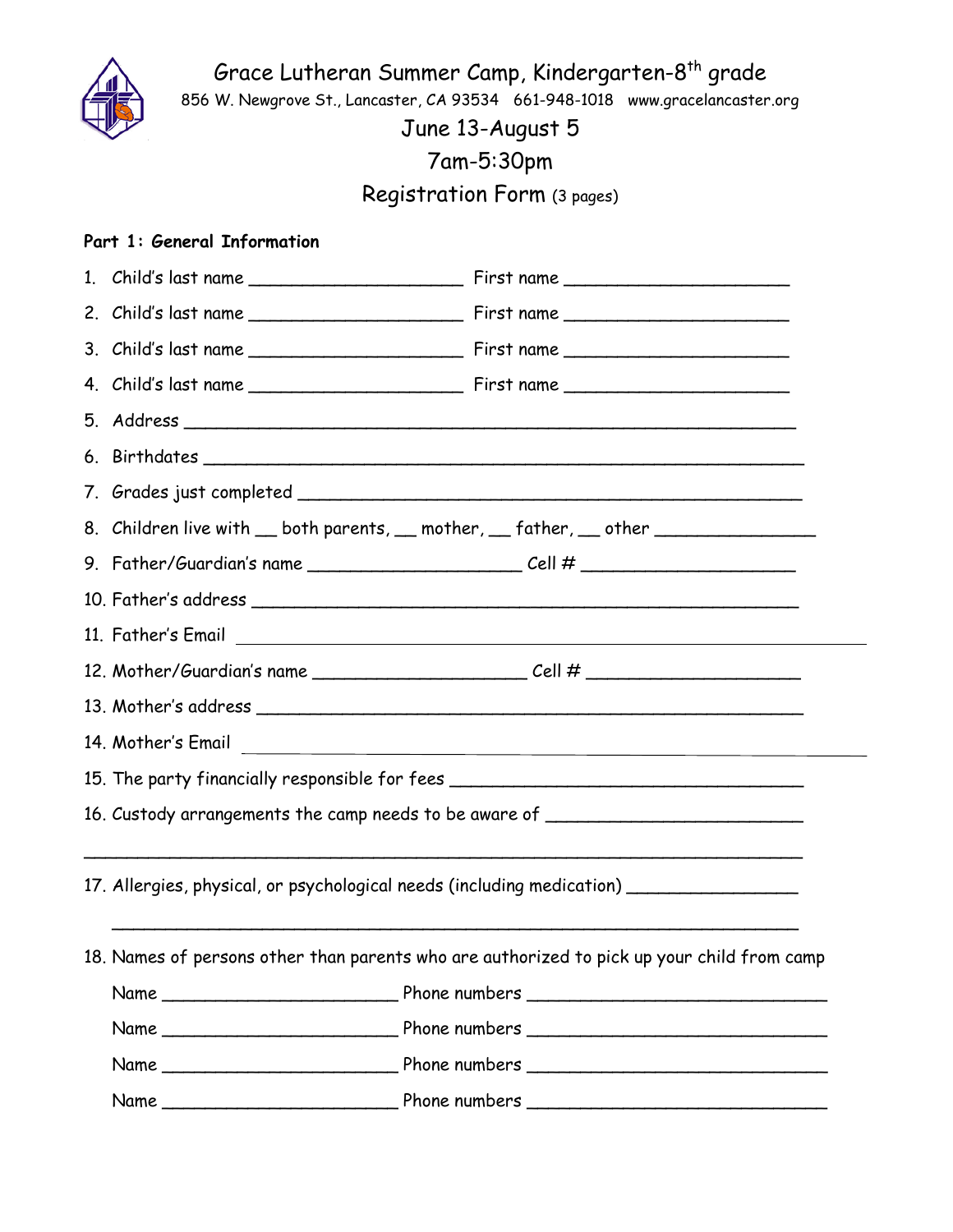## **FEE SCHEDULE per week**

## **\$160.00 one child; \$135 each child there after.**

- Registering your child is a commitment to pay. Changes/refunds cannot be made due to staffing and planning.
- Payments can be made by cash or check (no debit or credit cards).
- Fees are due the first day of each week of camp, children will not be admitted if fees are not paid.
- If your child is not picked up by **5:30pm** you will be charged **\$2.00** per minute you are late.

**Days attending (please circle): M T W TH F Times: \_\_\_\_\_\_\_\_\_\_\_\_\_\_\_\_\_\_\_**

**Weeks attending (please circle)**

**Week 1: June 13**

**Week 2: June 20**

**Week 3: June 27**

- **Week 4: July 4 Note, we will be closed Monday, July 4**
- **Week 5: July 11**

**Week 6: July 18**

**Week 7: July 25**

**Week 8: August 1**

**Signature of Parent/Guardian \_\_\_\_\_\_\_\_\_\_\_\_\_\_\_\_\_\_\_\_\_\_\_\_\_ Date \_\_\_\_\_\_\_\_\_\_\_\_\_\_\_**